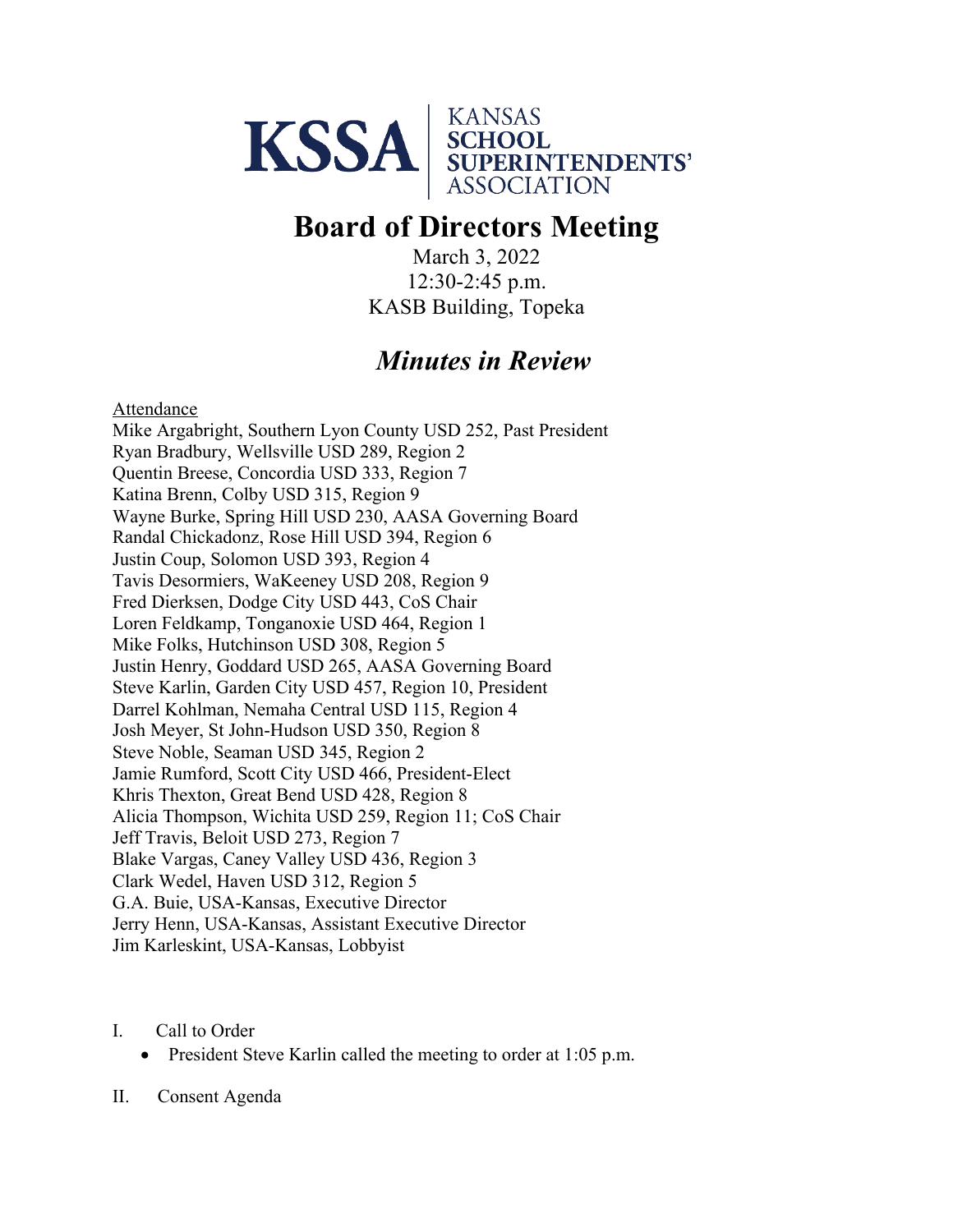• Darrel Kohlman moved to approve the consent agenda, which included the agenda, minutes from the November meeting, and the November, December, and January Financials. Seconded by Mike Argabright. Approved Unanimously.

## III. President's Report

- President Steve Karlin discussed the importance of engaging your local House and Senate officials. There is a lot going on, we will mostly be playing defense. USA-Kansas and KSSA sent a letter to the Chairman of the House K-12 Budget committee. Our people have been getting beaten up in there when attempting to provide oral testimony. The letter stated we will only be giving written testimony and sharing it out with the press until this changes. We haven't received any formal feedback, but informally we think the chairman understands.
- Steve discussed locations for 2022-2023 Council of Superintendents meetings. This year we held them on the road in the fall, then back in Topeka in the spring due to the legislative session. Do we want to continue doing it this way next year?
	- o Fred Dierksen moved to keep this schedule for next year. Seconded by Jeff Travis. Approved unanimously.
	- o Please send location ideas to G.A.
	- o Steve thanked the board for their assistance with the situation with Dr. Watson. Things happened quickly and you were all receptive. G.A. worked really hard behind the scenes on behalf of our organization, making sure our voice was heard and well received.
	- o Mike Folks moved to send communication of thanks to our State Board members and Governor's office in support of Dr. Watson. Seconded by Mike Argabright. Approved unanimously.
- IV. Executive Director's Report
	- G.A. Buie gave a membership update. USA and KSSA are both up. We are still 89 short of the 300 we had hoped for. We continue to grow. The office sent out correspondence to non-members.
	- G.A. discussed planning for the New Superintendent Workshop. The rough agenda is in the packet. It will be June 14-15 in Topeka. Let G.A. know if you want to help. We might have another activity that day for active superintendents. June 15th will be KASB's annual Law Conference. We are also planning to honor this year's retiring superintendents at the April Council of Superintendents meeting.
	- G.A. encouraged board members to vote in the AASA election. Let G.A. know if you haven't seen your ballot. If you have friends from out of state, encourage them to vote as well.
	- G.A. discussed the upcoming USA-Kansas Conference. It will be June 1-3 in Wichita. We are going back to our pre-Covid schedule. Upcoming KSSA meeting dates are in the packet. We are looking at November 10<sup>th</sup> for Council of Superintendents in Wichita prior to KSSA Day at KASB.
	- G.A. asked Fred Dierksen to give an update from the Governor's Education Committee. Fred said they have made a lot of progress. He went over the booklet in the packet. There are 4 committees with action plans and recommendations. They have support from